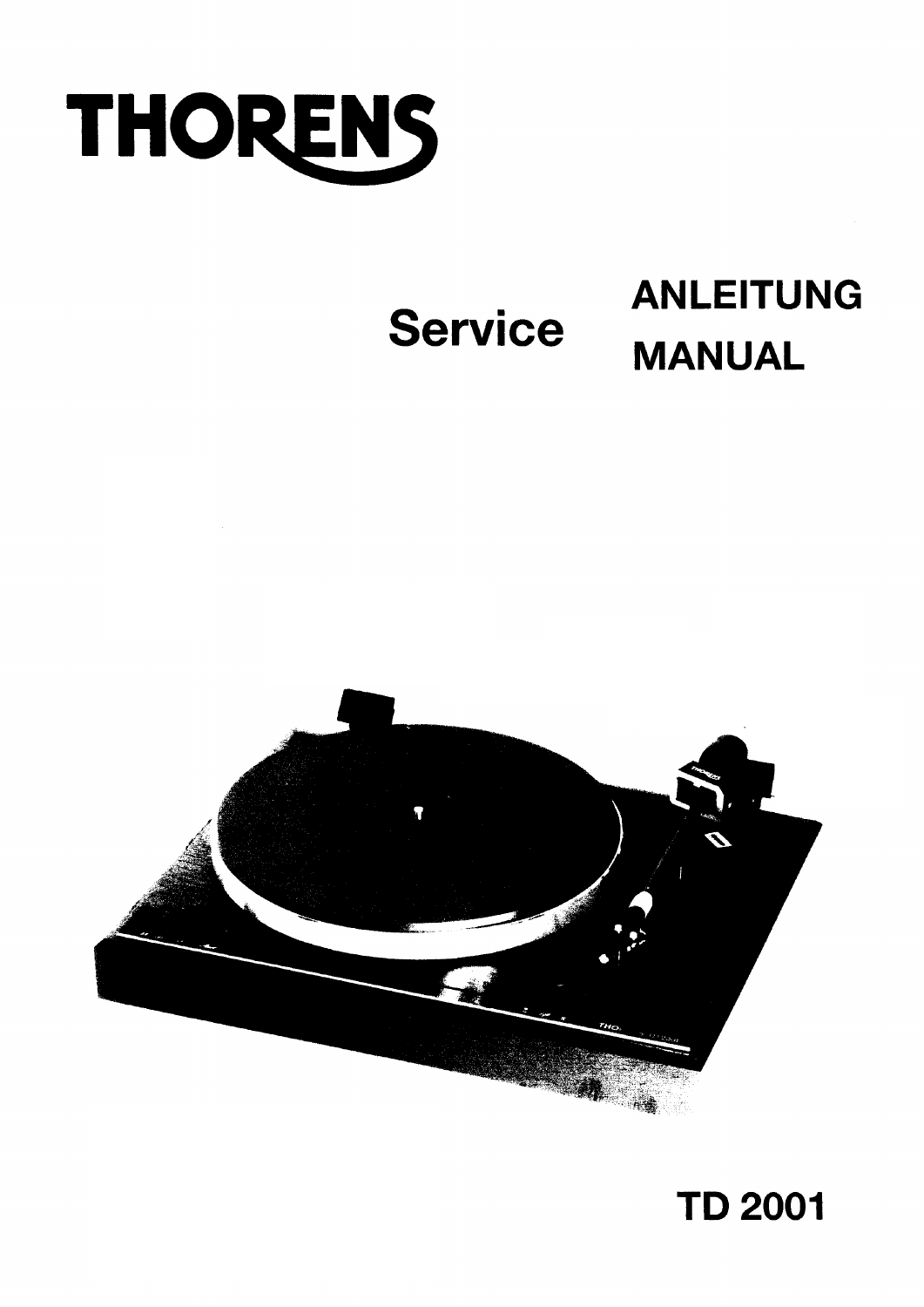# TD 2001 TD 2001

#### Chassis und Antrieb

Ein besonderes Merkmal dieser Geràteserie ist eine innenliegende Schwingchassis-Konstruktion mit optimiertem Masseschwerpunkt. Die klangliche Abstimmung zwischen Laufwerk und Tonarm, wurde durch die Kombination von Massivholz-Chassis und dem Schwingchassis aus furniertem Spezialholz (MDF) erreicht.

Der Antrieb erfolgt durch einen geràuscharmen, 24-poligen Zweiphasen-Synchronmotor.

# Der THORENS-Plattenspieler The THORENS Recordplayer<br>TD 2001

#### Sub-chassis and Drive-sYstem

One of the special features of this series is the unique subchassis constructed with an optimal center of gravity. Sonical tuning of plinth and tonearm, respectively tonearm-board, has been achieved by using solid veneered wood for the plinth and a special, veneered MDF for the sub-chassis. A very low-noise 24-pole, dual-phase synchronous motor drives the platter via belt.

#### Plattenteller und Motorlager

Das Plattentellerlager braucht erst nach einigen tausend Betriebsstunden oder nach jahrelangem Stillstand eine Nachölung. Man verwende Titan Super Synt. Ö1, THORENS Bestell-Nr. 7 846 065.

Die Lager des mit niedriger Drehzahl laufenden Synchronmotors benötigen wàhrend der Lebensdauer des Motors keine Pflege.

#### Platter and motor-bearings

The platter's main-bearing needs re-lubrication only after thousands of playing hours, or iÍ the recordplayer has not been in use for some years. Use Titan Super Synthetik-Oil CfHORENS Ref .-Nr. 7846065). The bearings of the low-speed synchronous motor need no maintenance as long as the motor lasts.

#### Tonarm TP 90

Es ist nicht empÍehlenswert, Justierungen an der Lagerungseinheit vorzunehmen, da die GröBe vieler Tonarm-Parameter nur mit speziellen MeBeinrichtungen ermittelt werden kann. Ein schadhafter Tonarm sollte deshalb nach Möglichkeit komplett ausgetauscht werden.

Der Austausch von Tonarm-Baugruppen, wie sie in der separaten Service-Anleitung TP 90 dargestellt sind, darf nur von versiertem Fachpersonal vorgenommen werden'

#### Tonearm TP 90

We do not recommend to "tweek" the delicate tonearm-bearings, as there are too many parameters that make the tonearm and its bearings work in a correct manner and, therefore, they can only be treated with a special measuring equipement. In the unlikely case of malfunction, the entire tonearm should be replaced, if possible.

Changing parts, as indicated in the TP 90's service manual (available seperately), should be executed by qualified personnel only.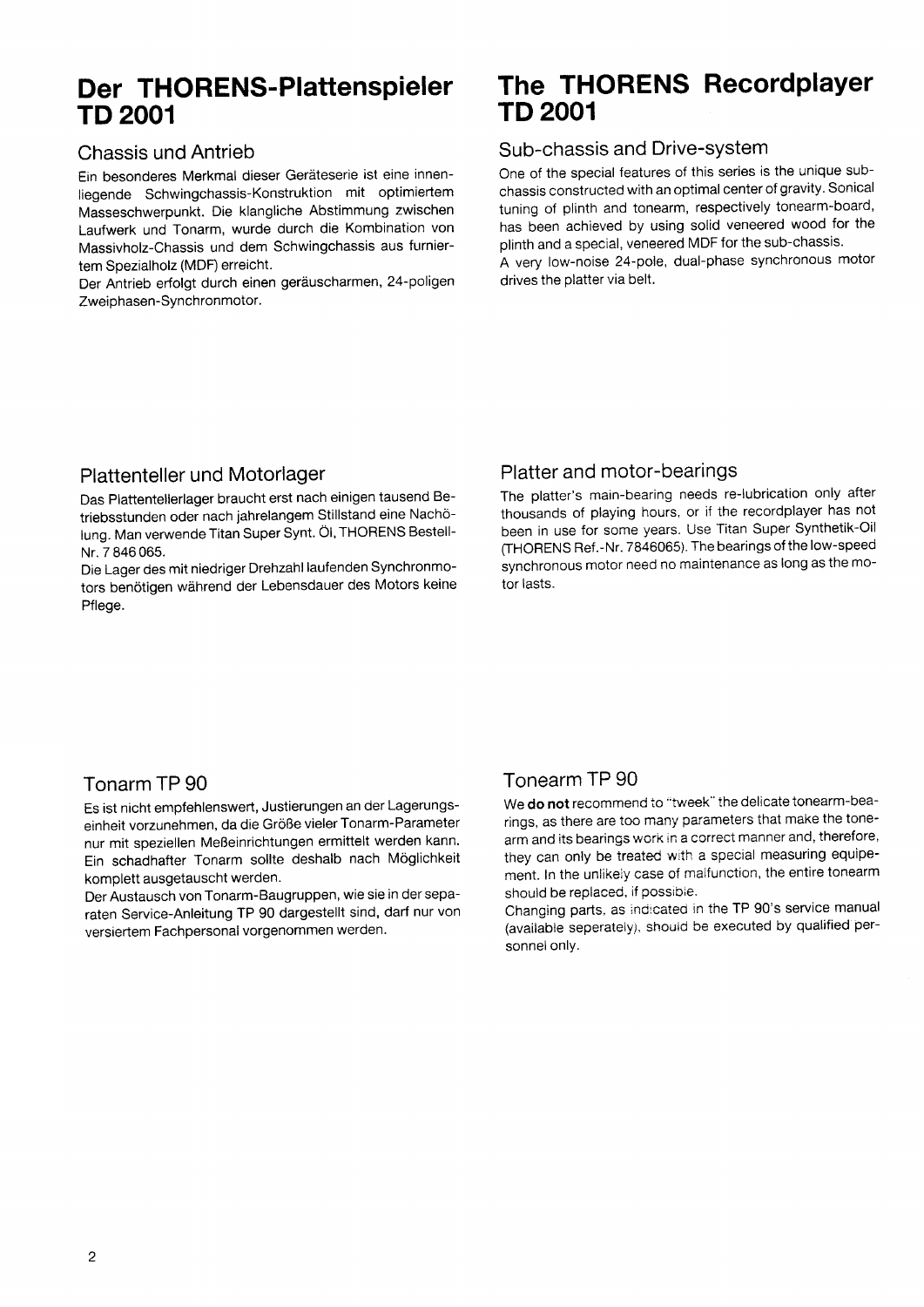### Schwingchassis- und Riemenlaufjustierung

#### Schwingchassis-Justierung

Das Schwingchassis ist an drei Blattfedern aufgehàngt. Sie sind justierbar, ohne daß dazu das Gerät demontiert werden muß. Lediglich die drei Abdeckkappen sind zu entfernen. Zur Einstellung ist das Spezialwerkzeug, Best.-Nr. 6520009, oder ein entsprechend angeschliffener Schraubenzieher zu verwenden (Bild 1). Die Einstellung ist richtig, wenn die Oberflächen von Schwingchassis und Chassis eine Ebene bilden.



Bild/Figure <sup>1</sup>

Zur optischen Kontrolle werden der umgedrehte Plattenteller und die Gummimatte auf den Antriebsteller aufgelegt. Bei richtiger Justage des Schwingchassis làuft der Antriebsriemen auf dem gröBten Durchmesserder Motorriemenscheibe. Der Riemen darf nicht an der Riemengabel streifen.(Bild 2).



Bitd/Figure 2

#### Riemenlauf-Justierung

Eine zusàtzliche Justierungsmöglichkeit zur Antriebsriemenverstellung befindet sich am Motorflansch (Bild 3).

Durch Lösen bzw. Festziehen der hinteren Schraube kann der Antriebsriemen nach oben bzw. nach unten justiert werden.

LINKSDREHUNG - Riemenverstellung nach oben  $\triangle$ RECHTSDREHUNG - Riemenverstellung nach unten  $\nabla$ 

### Sub-chassis and Belt adjustments

#### Sub-chassis adjustments

The sub-chassis is suspended on three leaf-springs. All three springs are adjustable without taking the baseplate apart. Simply remove the tree plastic caps on the plinth's top surface. Use the special tool provided (Ref.-Nr. 6520009) or a suitable screwdriver with a blade broad enough to fit into the slots (Fig. 1).

Adjustments are correct iÍ both plinth and sub-chassis are at the same level.

Finally, use your eyesight to confirm the adjustments you have made. Turn the platter upside down, fit it onto the subplatter and add the rubber mat. Start the motor. Provided that all adjustments have been correctley executed, the belt will run along the pulley's outermost diameter. The belt must not touch the guiding-fork (Fig. 2).

#### Belt adjustments

You will find an additional facility at the backside of the motor's flange (Fig. 3). Loosening or tightening the screw that is closest to the cover's hinge, you may adjust the pulley, respectively the belt up or down by slightly turning the screw. LEFT TURN: belt rises up  $\triangle$ RIGHT TURN: belt moves down.  $\nabla$ 



Bild/Figure 3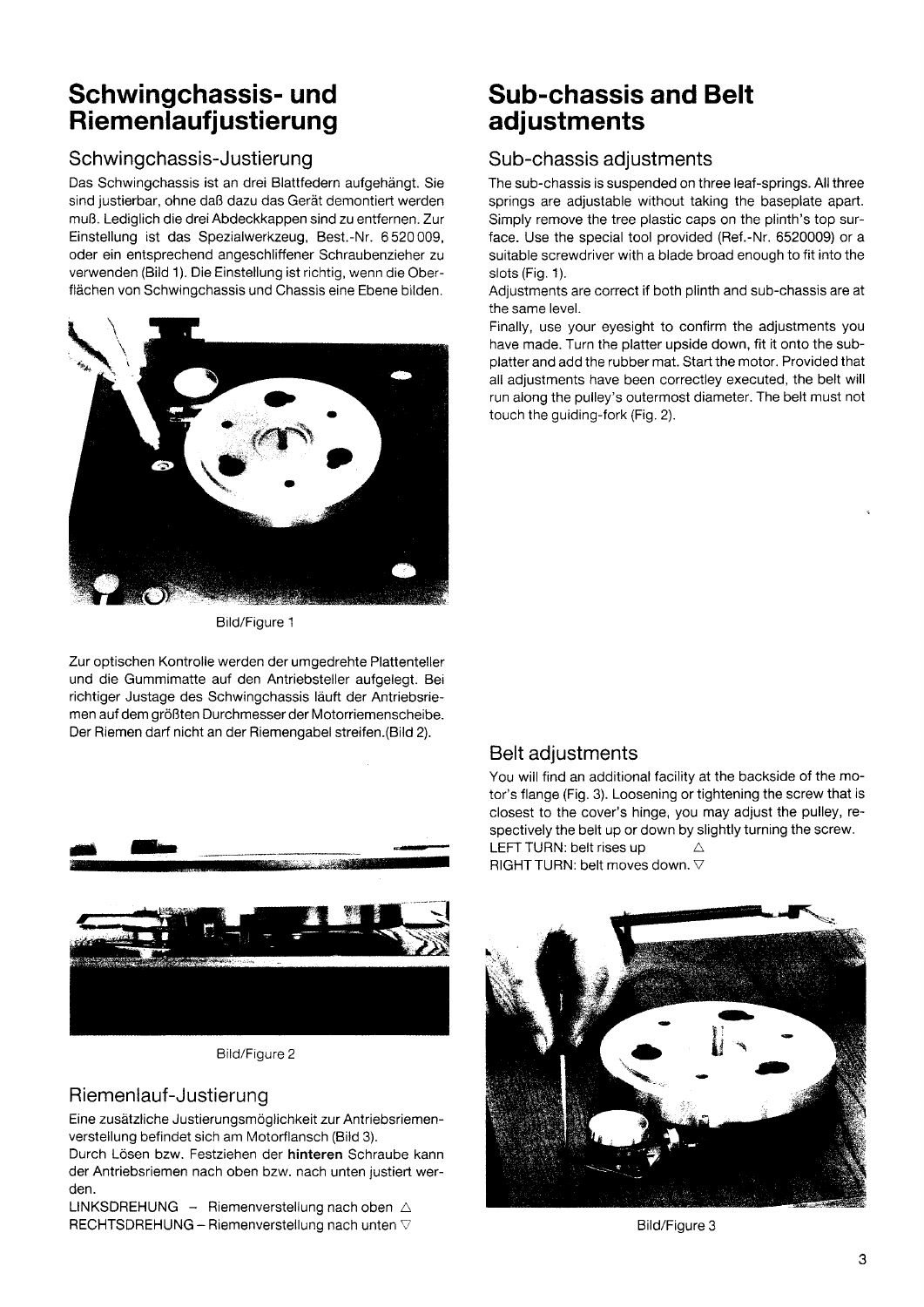#### Tonarmausbau

Die Bodenplatte entfernen. Sie ist mit sechs Schrauben befestigt. Nach dem Auslöten der fünf Tonarmlitzen aus den Stecklötösen der Endschalt-Leiterplatte und dem Lösen der Schraube 8053164, kann die Schaltblende 7886024 nach rechts aus der Lichtschranke gedreht und abgenommen werden.

Dann die Mutter 8699083 aufschrauben und die Endschalt-Leiterplatte abnehmen (Leiterplatte wird im Geràt belassen). Die Liftbank 7890020 nach Lösen der Schraube abnehmen. Dazu wird ein 1,5 mm Sechskantschlüssel benötigt (siehe Bild 5, Seite 5). Danach Gewindestift 8046002 lösen und Lift 7890071 nach unten herausführen. Die Endschalter-Leiterplatte und der Lift werden im Geràt belassen.

Nach dem Lösen der zwei, im Flansch befindlichen Gewindestifte, wird der Tonarm nach oben entnommen.

#### Dismantling of the tonearm

Remove the baseplate which is fastened with six screws. After soldering-off the five Litz-wires from the soldering-bar and removing the screw (8053164) the aperture can be turned to the right away from the LED and detached. Open the nut (8699083) and remove the shut-off circuit-board (leave the circuit-board inside).

Detach lift-support (7890020) after loosening the screw. A 1 ,5 mm allen-key is needed to accomplish this (see fig.5, P.5). Loosen screw (8046002) and pull lift-assy. downwards. Leave shut-off circuit-board and lift-assy. inside the plinth. Remove tonearm after loosening the two allen-screws (8047005) located in the tonearm's flange.

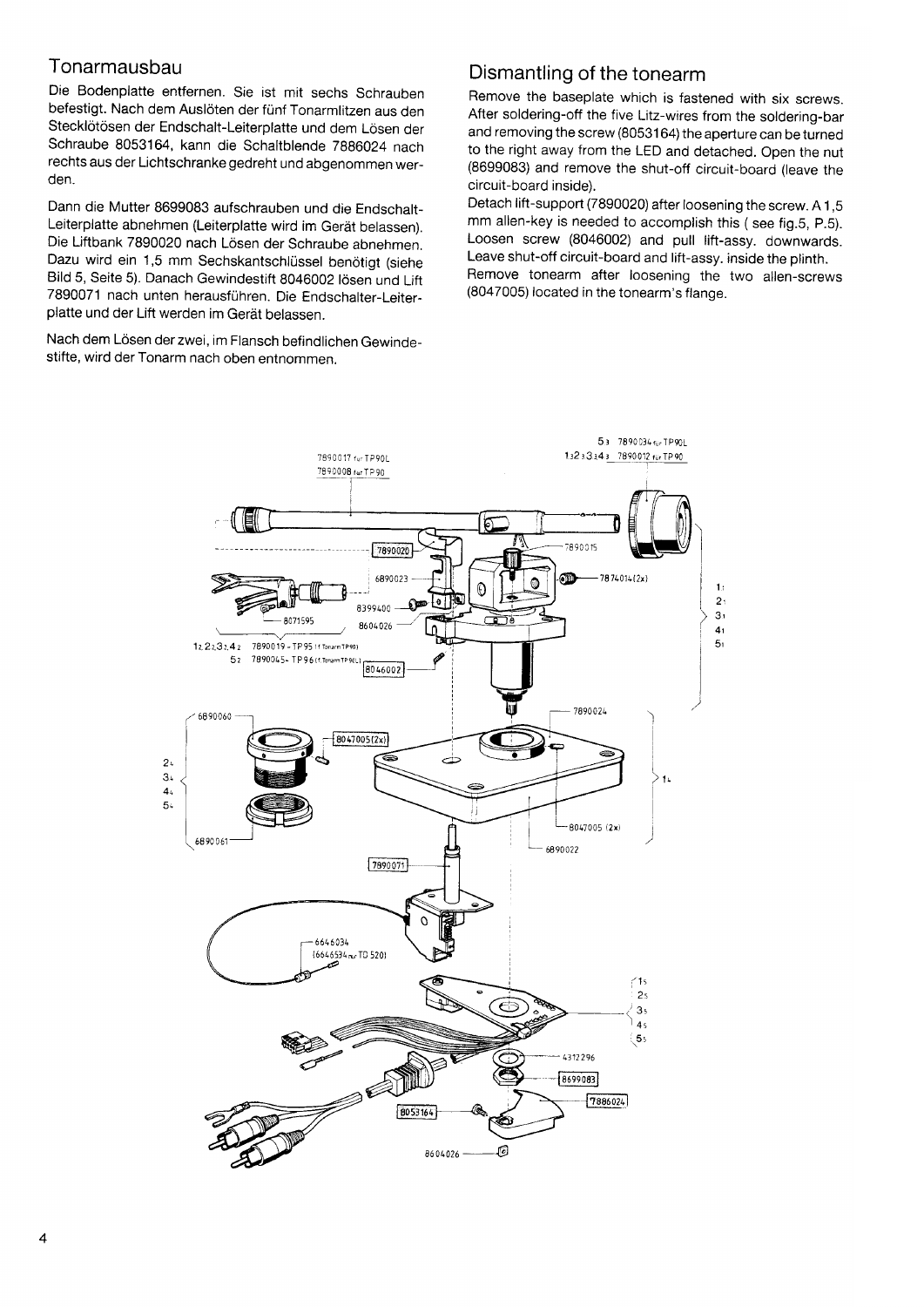#### **Tonarmeinbau**

Der Einbau des Tonarmes erfolgt in umgekehrter Reihenfolge zum Ausbau. Beim Einstecken des Tonarmes in den Flansch íst darauf zu achten, daB der Tonarm mit eingerastetem Tonarmrohr, parallel zur AuBenkante des Chassis verlàuft.

Danach ist der Lift 7890071 zu montieren und die Liftbank 7890020 auf der Liftachse zu befestigen.

Nach dem Einbau der Endschalter-Leiterplatte wird die Schaltblende 7886024 auÍgesetzt und in die Lichtschranke eingeführt.

Die Schaltblende muß so justiert werden, daß die gerade Kante der Blende ca. 1 bis 1,5 mm aus der Lichtschranke übersteht und mit der Außenkante des Lichtschrankengehàuses Íluchtet (Bild 4). Vor dem Festschrauben der Schaltblende ist darauf zu achten, daB sie in der Mitte der Lichtschrankengabel frei beweglich ist (Einstellmaß =  $5 \text{ mm}$  von Leiterplatte bis Unterkante Schaltblende).



Bild/Figure 4

Die fünf Tonarmlitzen werden wieder an die Stecklötösen gelötet (Reihenfolge: gn, rt, masse, ws, bl).

Zum elektrischen Abgleich wird das Geràt eingeschaltet und am Testpunkt 3 (Schaltbild 1, Seite 8) ein Gleichspannungs-MeBgeràt angeschlossen. Der Tonarm wird ganz zur Plattenmitte an den Anschlag geschwenkt. Mit Potentiometer P3 sind nun 0,5 V einzustellen. Befindet sich derTonarm in seiner Raste, so sind ca. 4,7 Y zu messen.

Nach dem elektrischen Abgleich der Endabschaltung, wird die Bodenplatte wieder angeschraubt.

Die Höheneinstellung des Tonarmes ist in der Bedienungsanleitung TD 2001 auf Seite 10 beschrieben.

#### Liftbank-Einstellung

Die Liftbank wird so eingestellt, daB sich die Nadelspitze in abgehobenem Zustand 5-6 mm über der Plattenoberfläche befindet. Dazu wird ein 1,5 mm Sechskantschlüssel benötigt. (Bild 5)

#### lnstalling the tonearm

lnstalling the tonearm follows the opposite procedure of dismanteling it. When inserting the tonearm into its flange make sure the tube is held by the armrest and that it is parallel to the right edge of the plinth.

lnstall lift-assy. (7890071) and fasten lift-support (7890020) onto it.

After mounting the shut-off circuit-board attach aperture and move it underneath the LED. Adjust the aperture so that its straight edge has an overhang of about 1 mm to 1,5 mm towards the LED and is flush with the outer edge of the LED'S housing (Fig. a). Before fastening the aperture, make sure that it moves freely underneath the center of the LED. (lt measures 5 mm from circuit-board to the lower edge of the aperture).

Solder the Litz-wires into the respective eyes on the soldering-bar, i.e. in the following order: green, red, gnd. white, blue. ln order to accomplish an electrical adjustment for the automatic lift-off/shut-off, switch on power and connect a DC measuring instrument to testing-point 3 (please, refer to circuit diagram). Move the tonearm towards the center of the platter until it stops. Using potentiometer P 3, adjust 0,5 V in this arm position. If the tonearm is in its armrest, you should then read ca. 4,7 Y.

After finishing the electrical adjustments, re-install baseplate. Adjustments Íor the tonearm's height (i.e. WA) are described in the TD 2001 owner's manual on page 11.

#### Lift -support adjustments

Lower or rise the lift-support so that the stylus is held 5 mm to 6 mm (depending on the dimensions of the cartridge) above the record, when the arm-tube is resting on the lift-support and the lift is in its "up" position.

A 1,5 mm allen-key is needed to accomplish this (Fig. 5).



Bild/Figure 5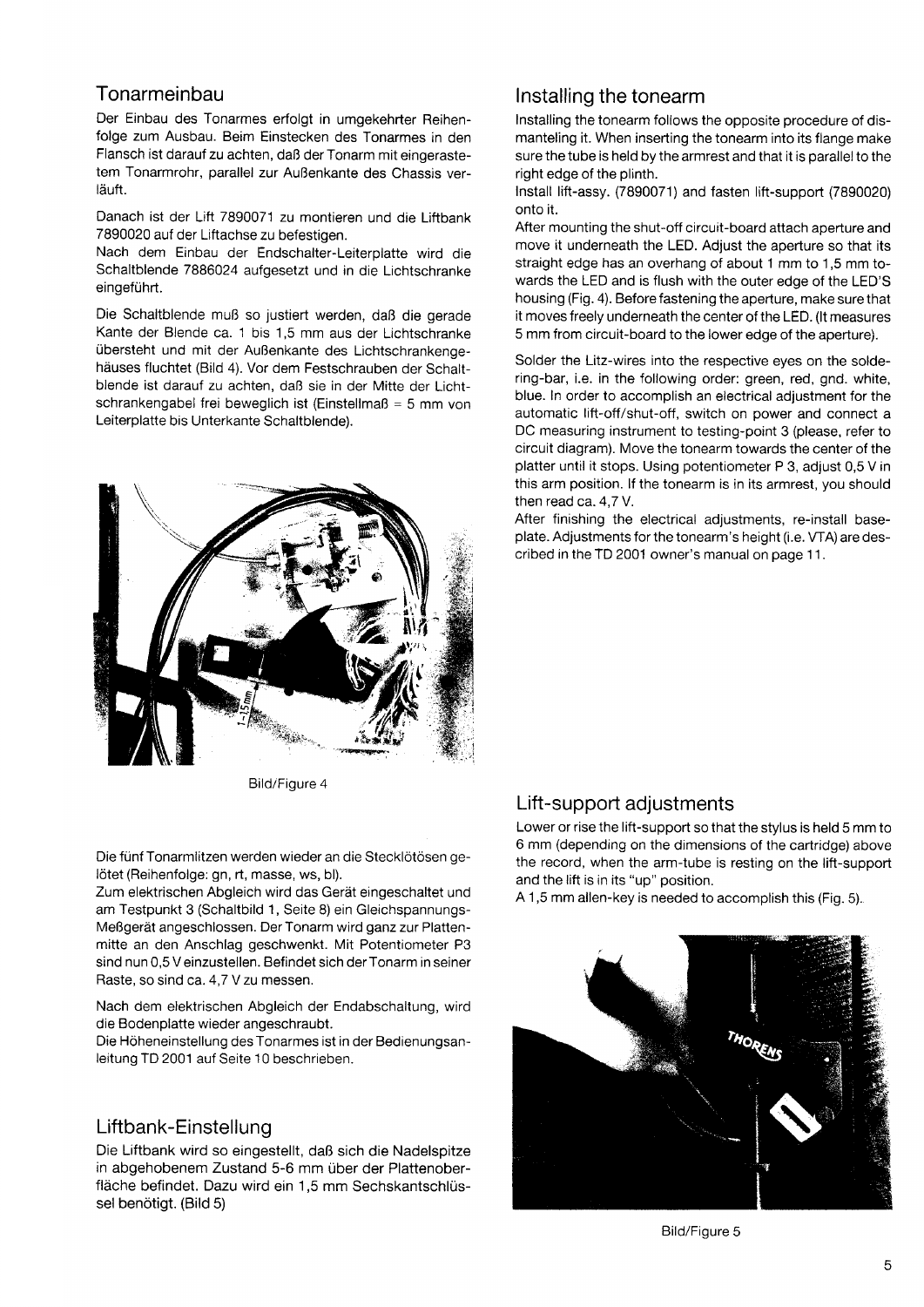#### Antriebselektronik TD 2001

Der Plattenspieler TD 2001 wird mit einer Wechselstrom-Niederspannung zwischen 16 und 19 Volt betrieben. Diese Spannung liefert ein Steckertransformator. Ihr Absolutwert ist von geringer Bedeutung, weil die Spannung nach der Gleichrichtung für die Versorgung kritischer Baugruppen elektronisch stabilisiert wird.

Als Stabilisator wirkt einer der Operationsverstärker aus dem IC Z 103/4 in Verbindung mit der Zenerdiode D 106.

Vier Operationsverstärker dienen in Verbindung mit ihren zugehörigen Komplementär-Transistorendstufen T102 ... T109 als Antriebselektronik für den Synchronmotor M. Dafür sind jeweils zwei dieser Verstärker zu einer Brückenschaltung zusammengefaßt. Zwei Verstärker speisen also je eine der beiden Motorwicklungen. Da diese Motorwicklungen um 90° phasen verschoben angesteuert werden müssen, genügt eine einfache Rückkopplung über zwei frequenzbestimmende RC-Elemente, um die Schaltung gleichzeitig als Sinusgenerator für die Antriebsfrequenz wirken zu lassen.

Mit dem Potentiometer P 2 wird die Frequenz für 331/3 U/min und mit P 1 für 45 U/min eingestellt.

#### Drive Electronics TD 2001

TD 2001 turntables are powered from a low-voltage AC source between 16 an 19 Volts. This voltage is provided by a plug transformer. The exact value of the power voltage is of little importance, since it is rectified and electronically stabilized for supplying critical components in the turntable. Stabilization is performed with the operational amplifier in Z 103/4 together with Zener diode D 106.

Four operational amplifiers with the associated complementary power transistors T 102 - T 109 are arranged in two bridge circuits as the drive electronics for the synchronous motor M. Two amplifiers thus feed each of the two motor windings. Since the winding drive signals must be separated by an angle of 90°, simple feedback through two frequency-determining RC networks allows the circuit to be used simultaneously as a sinewave generator for the drive frequency. The frequency for 331/3 rpm is adjusted with potentiometer P 2, for 45 rpm with P 1.

#### Endabschaltung

Der Verstärker Z 103/3 wirkt durch die Beschaltung mit C 103 und R 104 als Differenzierer. Fährt die Abtastnadel in die Auslaufrille der Schallplatte, so wird die Ausgangsspannung von Z 103/2 schnell erhöht. Die Spannung am Ausgang des Differenzierers Z 103/3 steigt infolgedessen auf einen Wert von nahezu 15 V an. Über D 101, R 105 und R 107 wird der Eingang der selbsthaltenden Triggerschaltung Z 102/1 angesteuert, und am Ausgang fällt die Spannung von 15 V auf 1,5 V zurück. Der Transistor T 101 öffnet und schaltet den Haltemagneten HM ab. Gleichzeitig wird über D 103 die Schwingung des Motor-Antriebsgenerators unterbrochen.

Soll der Antriebsmotor wieder gestartet werden, so wird der Tastkontakt S 2 (START) geschlossen und der Eingang 2 des Schwellwertschalters Z 102/1 an 0V gelegt. Der Ausgang von Z 102/1 erhält eine Spannung 15 V. welche den Transistor T 101 durchschaltet.

Der Transistor T 101 versorgt den Haltemagneten HM. Durch Absenken des Tonarms wird der Anker mechanisch angelegt und elektrisch gehalten. Die Differenzierschaltung Z 103/3 wird wirksam und damit auch die Endabschaltung. Der gleichzeitig durch den R 121 u. C 110 ausgelöste Puls sorgt für ein schnelles Anschwingen des Generators.

Die Sperre über D 103 wird aufgehoben, der Motor läuft an.

#### Auto-Stop

Amplifier Z 103/3 functions as a differentiator with C 103 and R 104. When the pickup stylus enters the lead-out groove of the record, the output voltage of Z 103/2 quickly rises. The voltage at the output of differentiator Z 103/3 increases as a result to a level near 15 V. The input of the latching trigger circuit is driven through D 101, R 105 and R 107 and the voltage at the output falls from 15 V to 1.5 V. Transistor T 101 is turned off, thus releasing holding magnet HM. Oscillation of the motor drive generator is simultaneously interrupted via D 103. The motor is restarted by closing pushbutton contact S 2 (START) and connecting input 2 of threshold switch Z 102/1 to 0 V.A voltage of 15 V appears at the output of Z 102/1, turning on transistor T 101.

Transistor T 101 switches holding magnet HM. While the tone arm has been lowered, the armature is pulled in and held. The differentiating circuit Z 103/3 is activated and 103/3 thereby the auto-stop function, as well.

The interruption of oscillation via D 103 is likewise cancelled, and the drive motor starts.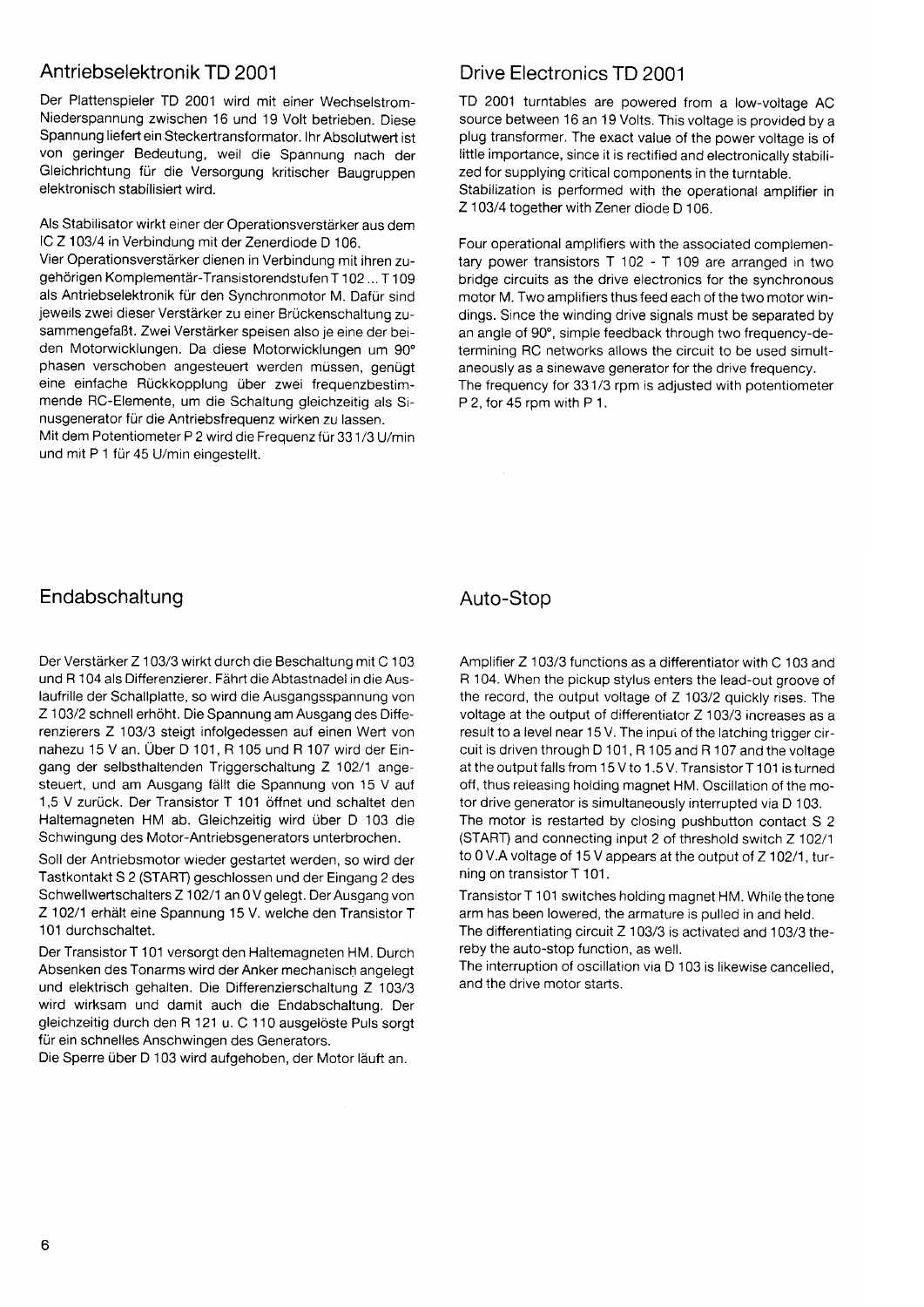#### Einstellungen und Meßwerte

Mit dem Potentiometer P 2 wird zuerst die Geschwindigkeit 331/3 U/min eingestellt, dann erfolgt mit dem Potentiometer P 1 die Einstellung für 45 U/min. Diese Reihenfolge ist unbedingt einzuhalten!

Zur Geschwindigkeits-Ermittlung benutzt man zweckmäßigerweise eine geeignete Stroboskopscheibe. Genauer wird die Messung bei Verwendung einer Meßschallplatte in Verbindung mit einem Zähler.

Zur eventuell notwendigen Fehlerermittlung dienen die Spannungsangaben in Tabelle I.

#### **Adjustments and Measurement Data**

The speed is first adjusted for 33-1/3 rpm with potentiometer P 2, and then for 45 rpm with potentiometer P 1. Do not change this sequence.

A suitable stroboscope disk may be used for determining the rotational speed. More exact measurements may be made with a test record and electronic counter.

The voltage data in Table I may be used for determining possible defects.

#### Tabelle I Elektronik Meßwerte

Schalter<sub>S 1</sub>  $U U U U \sim$  $U U \sim$  $U J \sim$ TP8-TP11 TP<sub>6</sub> TP<sub>7</sub> TP 8-TP 11 Switch  $N, -N_2$  $N_1-N_2$ TP<sub>1</sub> TP<sub>5</sub>  $4.7 V \pm 8\%$  $1.4V$  $1,4V$ ca. 19 V 38 mA ca. 24 V  $1.6V$ Stop 33 U/min die Hälfte des Meßwer-<br>tes an TP 1 die Hälfte des Meßwer-<br>tes an TP 1  $17V$ 140 mA  $19V$  $5,5V$  $3.3V$ unverändert 4,7 V<br>± 8%<br>*invariable* laufend, running Half of the value<br>measured at TP 1 Half of the value<br>measured at TP 1 45 U/min  $+0\% / -6\%$  $4.0V$  $+0\% / -6\%$  $5,5V$  $17V$ 130 mA  $19V$ laufend, running 33 U/min  $1.4V$  $1.4V$  $19V$ 38 mA  $24V$  $1,6V$ stehend, stopped 45 U/min  $1.4V$  $1.4V$  $19V$ 38 mA  $24V$  $1,6V$ stehend, stopped

#### Table I **Circuit Measurements**

#### Bezugspunkt für alle Messungen ist TP 2

Reference point for all measurements is TP 2

Die Geschwindigkeitseinstellung 33 1/3 U/min. bzw. 45 U/ min. kann auch bei geschlossenem Gerät vorgenommen werden. Dafür ist in der Bodenplatte, im Einstellbereich der Leiterplatte eine Bohrung angebracht (Bild 6).

Speed adjustments (33 1/3 RPM and 45 RPM) can be executed even when the baseplate is in place.

A hole in the baseplate gives access to two potentiometers, P 1 and P 2 (Fig. 6). Adjust P 2 for 33 1/3 RPM first and then P 1 for 45 RPM.

Reihenfolge der Einstellung:

zuerst P 2, 33 1/3 U/min. dann P 1, 45 U/min.



Bild/Figure 6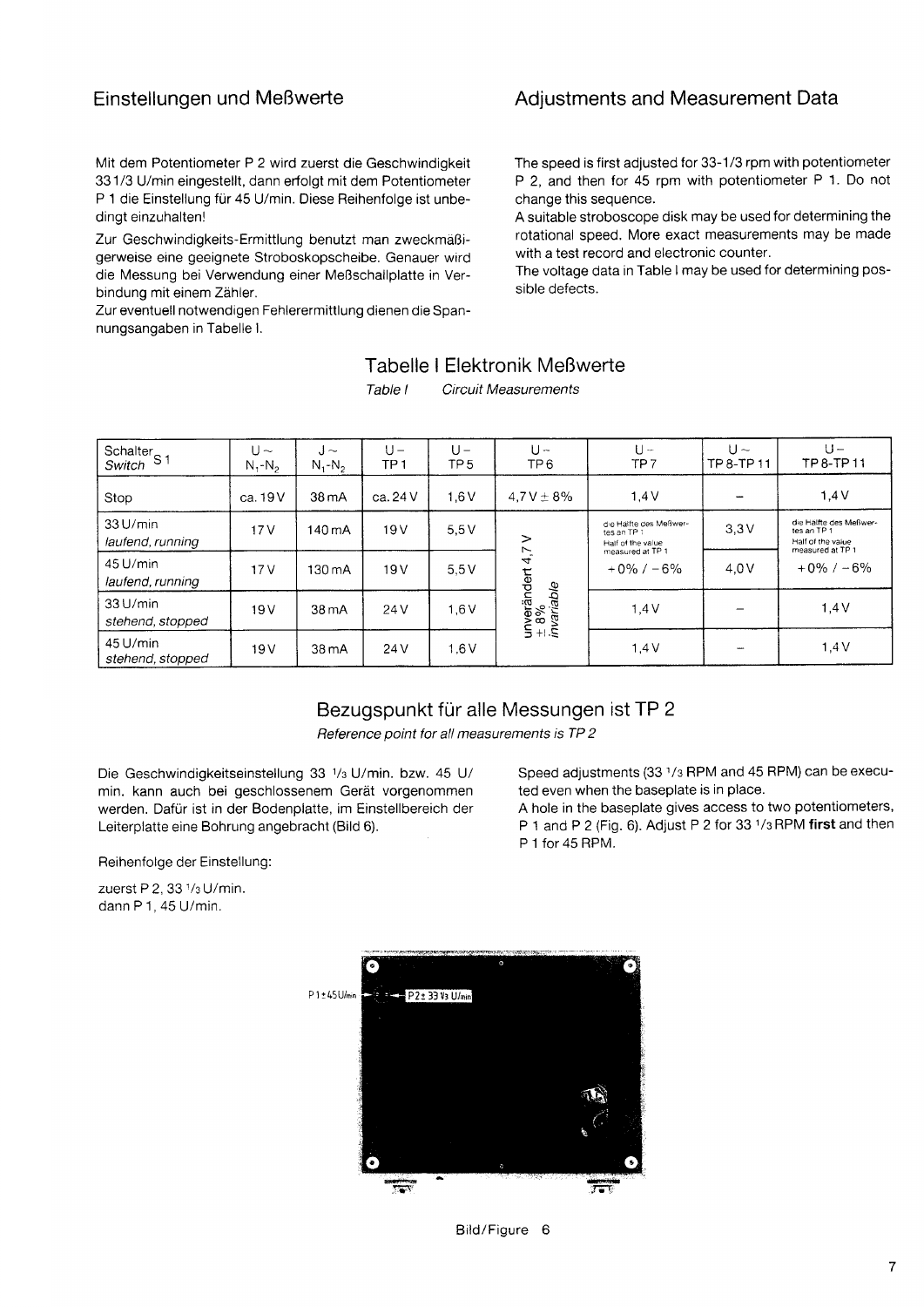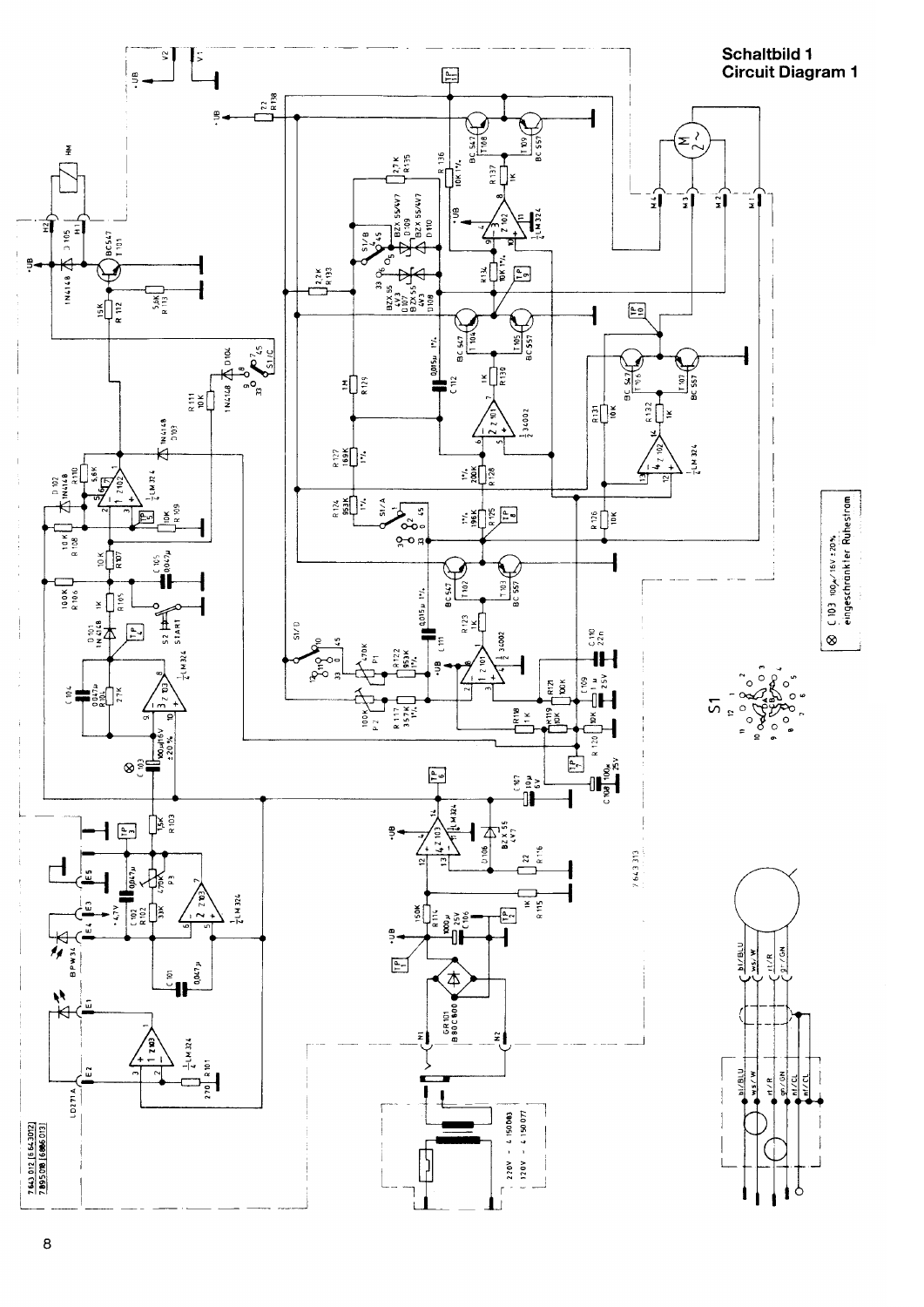



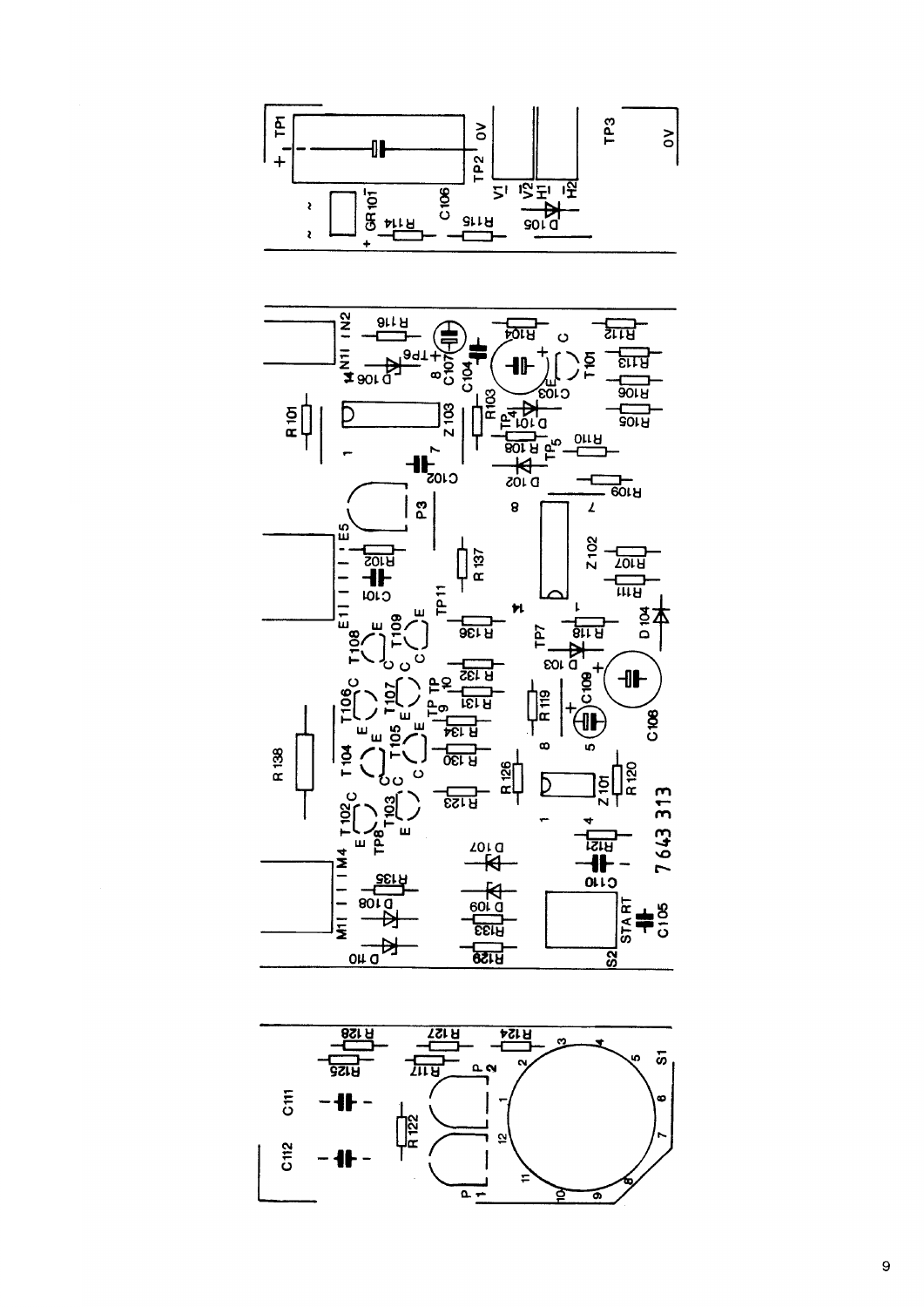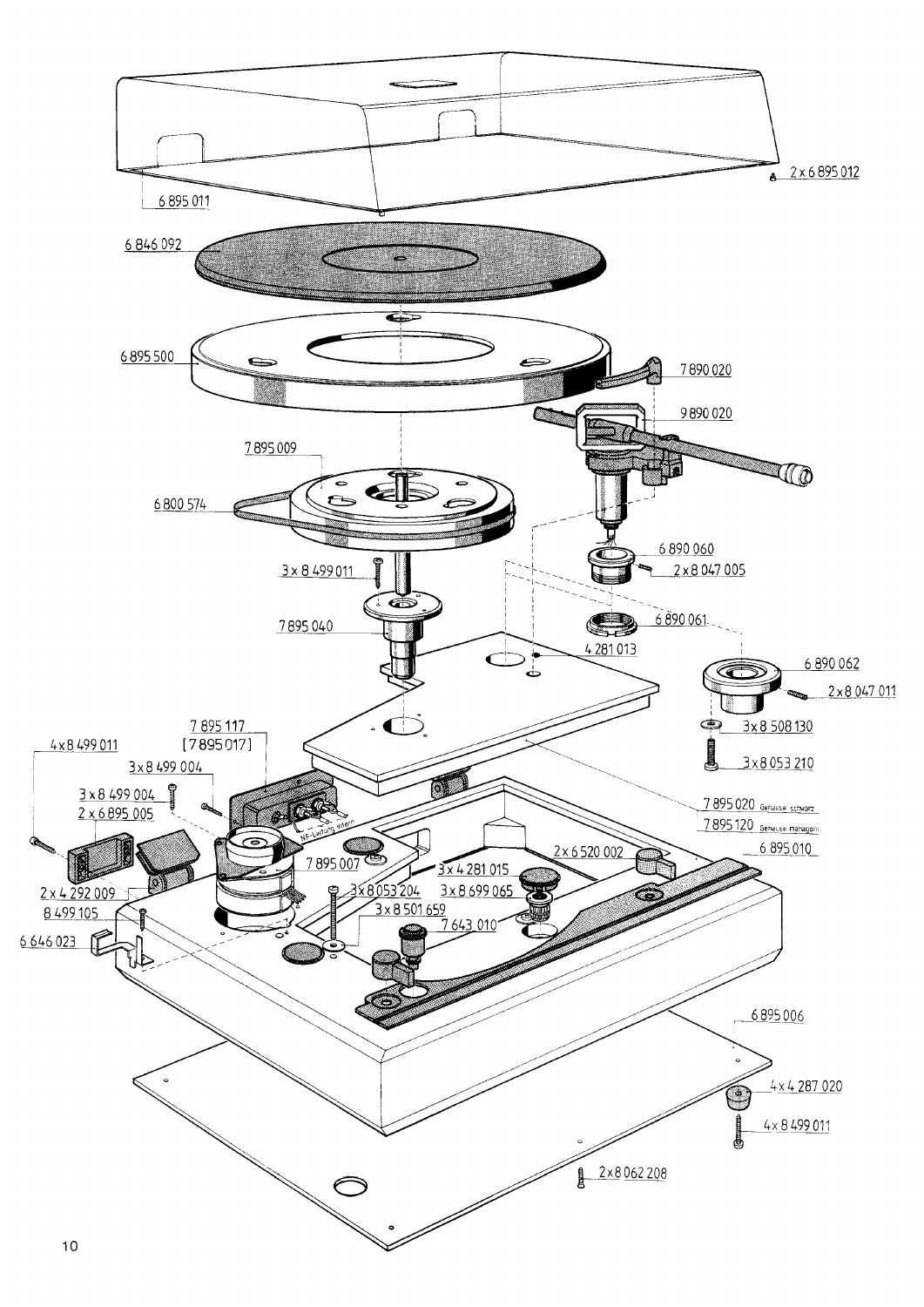### Ersatzteile

 $\sim$   $\sim$ 

 $\mathcal{L}_{\mathcal{A}}$ 

 $\Delta \sim 1$ 

 $\mathcal{L}^{\mathcal{L}}$ 

| 6 895 011<br>6 895 012<br>6 846 092<br>6 895 500 | Plexi Haube TD 2001<br>Gummipuffer<br>Gummiteller<br>Plattenteller TD 2001              | 6895011<br>6895012<br>6846092<br>6895500 | Dust cover TD 2001<br>Buffer<br>Rubber mat<br>Turntable platter TD 2001 |  |  |
|--------------------------------------------------|-----------------------------------------------------------------------------------------|------------------------------------------|-------------------------------------------------------------------------|--|--|
| 7895009<br>6 800 574                             | Antriebsteller TD2001<br>Antriebsriemen                                                 | 7895009<br>6800574                       | Inner platter TD2001<br>Drive belt                                      |  |  |
| 7895040<br>8499011                               | Mittellager kpl. TD 2001<br>Schraube 3,5 x 20                                           | 7895040<br>8499011                       | Bearing, complete TD 2001<br>Screw $3,5 \times 20$                      |  |  |
| 9890020<br>7890020                               | Tonarm TP 90 für TD 2001<br>Liftbank kpl. TP 90                                         | 9890020<br>7890020                       | Tonearm TP 90 for TD 2001<br>Tonearm lift support TP 90                 |  |  |
| 6890060<br>6890061<br>8047005                    | Führungsbuchse<br>Mutter<br>Gewindestift M 4 x 5                                        | 6890060<br>6890061<br>8047005            | Sleeve<br>Counter-nut<br>Screw M 4 x 5                                  |  |  |
| ab Serien-Nr.                                    |                                                                                         |                                          | from Serial No.                                                         |  |  |
| 6890062<br>8047011<br>8053210<br>8508130         | Tonarm-Führungsbuchse<br>Gewindestift M 4 x 16<br>Schraube M 5 x 16<br>$U$ -Scheibe 5,3 | 6890062<br>8047011<br>8053210<br>8508130 | Tonearm-sleeve<br>Screw M 4 x 16<br>Screw M5x16<br>Washer 5,3           |  |  |
| 7895020<br>7895120<br>4281013                    | Gehäuse TD 2001 Schwarz<br>Gehäuse TD 2001 Mahag.<br>Zierkappe Schwarz                  | 7895020<br>7895120<br>4281013            | Plinth TD 2001 black ash<br>Plinth TD 2001 mahogany<br>Cover cap black  |  |  |
| 7895017                                          | NF-Anschluß-Blech kpl.                                                                  | 7895017                                  | Signal-connection with<br>auto-shut-off circuit-board                   |  |  |
| ab Serien-Nr.                                    |                                                                                         | from Serial No.                          |                                                                         |  |  |
| 7895117                                          | NF-Anschluß-Panel kpl.                                                                  | 7895117                                  | Signal-connection with                                                  |  |  |
| 8499004<br>4292009                               | Schraube 3 x 17<br>Federscharnier                                                       |                                          | auto-shut-off circuit-board                                             |  |  |
| 6895005<br>8499011                               | Scharnierhalter TD 2001<br>Schraube 3,5 x 20                                            | 8499004<br>4292009<br>6895005<br>8499011 | Screw 3 x 17<br>Hinge<br>Hinge-mount TD 2001<br>Screw 3,5 x 20          |  |  |
| 7895007                                          | Synchronmotor kpl. TD 2001                                                              |                                          |                                                                         |  |  |
| 8499004                                          | Schraube 3 x 17                                                                         | 7895007<br>8499004                       | Synchronous motor, complete TD 2001<br>Screw 3 x 17                     |  |  |
| 6646023<br>8499105                               | Riemengabel<br>Schraube 3 x 13                                                          | 6646023<br>8499105                       | Guiding fork<br>Screw $3 \times 13$                                     |  |  |
| 7643010                                          | Taster kpl.                                                                             |                                          |                                                                         |  |  |
| 6520002<br>6895010                               | Bedienknopf<br>Bedienblende TD 2001                                                     | 7643010                                  | Switch-on, complete                                                     |  |  |
|                                                  | Deckel Schwarz                                                                          | 6520002<br>6895010                       | Commutator knob<br>Operating panel TD 2001                              |  |  |
| 4281015<br>8699065                               | Rampa-Mutter M 10                                                                       |                                          |                                                                         |  |  |
| 8053204<br>8501659                               | Schraube M 4 x 35<br>U-Scheibe 4,3                                                      | 4281015<br>8699065<br>8053204<br>8501659 | Cover cap black<br>Counter-nut M 10<br>Screw M 4 x 35<br>Washer 4,3     |  |  |
| 6895006<br>4287020                               | Bodenplatte TD 2001<br>Gummifuß Grau                                                    |                                          |                                                                         |  |  |
| 8499011<br>8062208                               | Schraube 3,5 x 20<br>Schraube 2,9 x 13                                                  | 6895006<br>4287020<br>8499011<br>8062208 | Base plate TD 2001<br>Rubber foot<br>Screw 3,5 x 20<br>Screw 2,9 x 13   |  |  |

Replacement Parts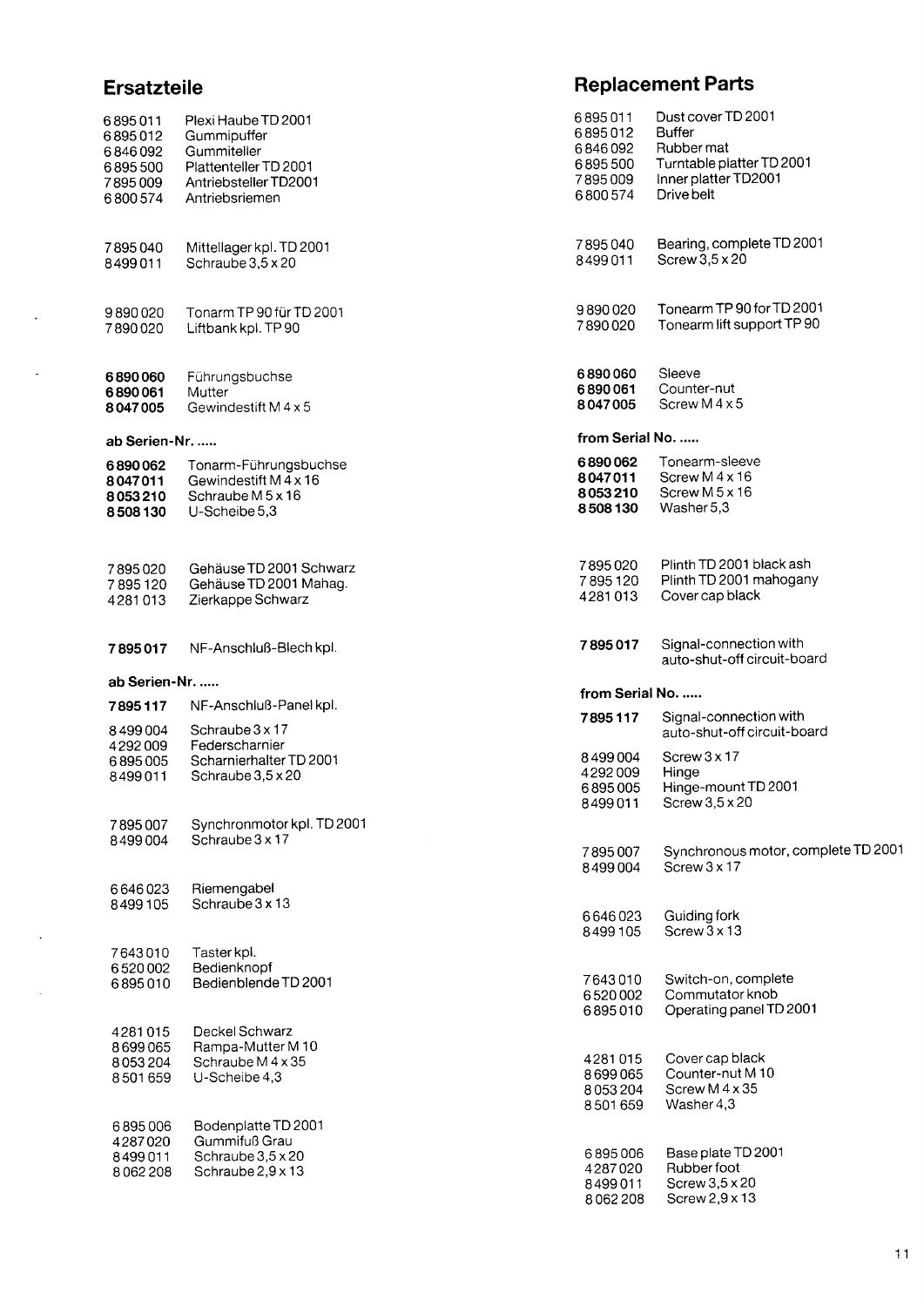